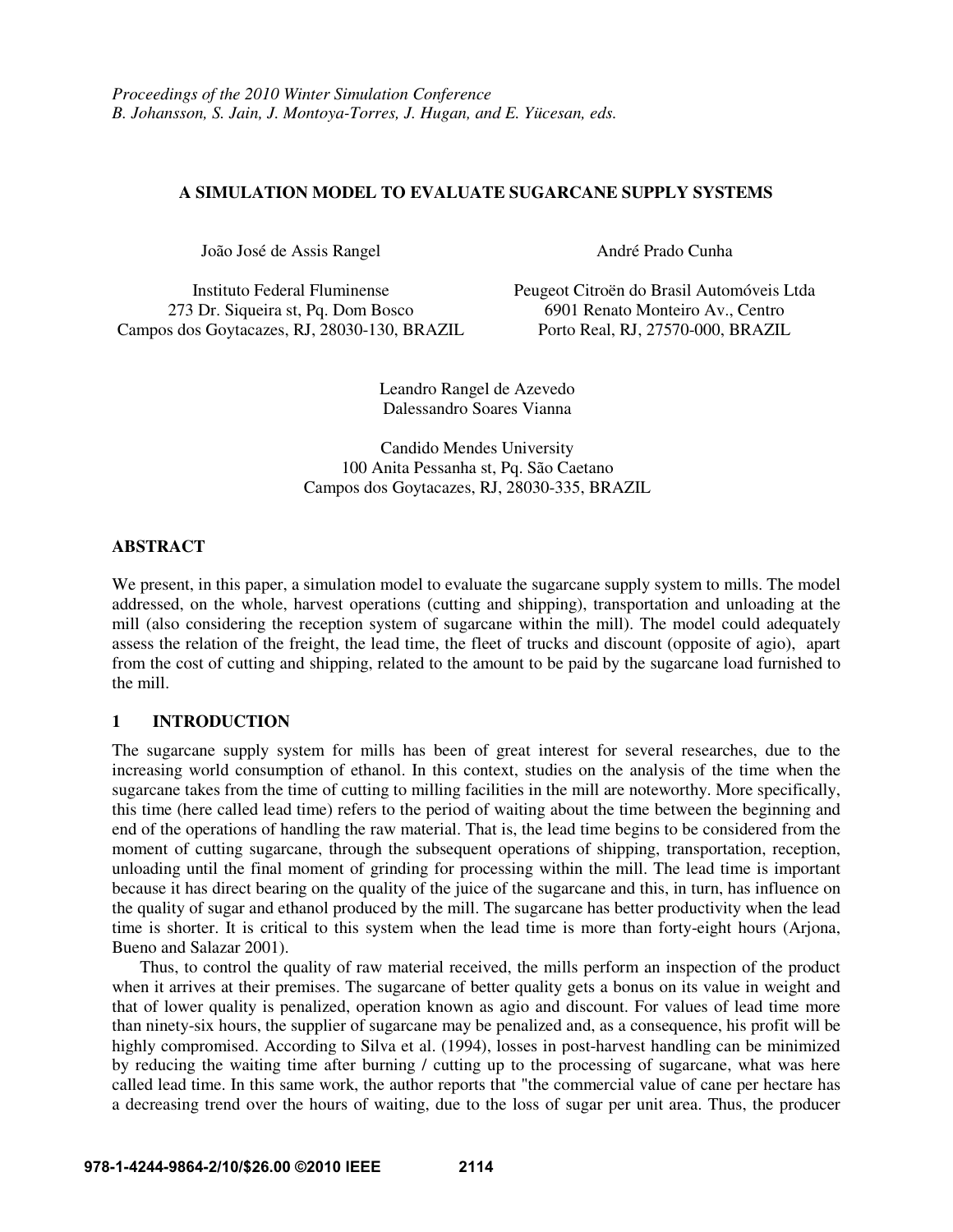receives a total value (revenue) less and less per unit area, although the value of cane per ton has remained constant" (Diaz, Pérez 2000; Santos, Leal and Ferreira 2004).

In turn, in the work by Rangel et al. (2008), it was evaluated, by computational simulation, the inverse correlation parameter between the monetary value of sugarcane and the distance where the crops are located. Of course, the producer located further from the mill has a higher cost of shipping and a lead time tending to be higher also, due to the long transportation time of the product. So, often, sugarcane plantations located in more distant places, with more lead time and consequently higher discount, are highly penalized. Efficient logistics systems are essential to make such integration possible and to be able to operate with adequate time and costs in the supply of raw materials in mills (Gal et al. 2008).

However, to achieve good efficiency of these systems, it is necessary to adjust all operations in an integrated and correct way. If a truck gets stuck for a long time during the operations within the mill, its return to the field will be compromised, therefore, it will slow the supply system as a whole. However, the issue that has hampered the analysis of these systems is that, normally, the simulation models built for evaluation are drawn treating the receiving system of sugarcane within the mill and the system with field operations in different ways. That is, we analyze the agricultural operations separately from industrial operations. For example, in Ianoni and Morabito (2002), the receiving system of cane and the unloading are analyzed in great detail, but field operations are not included in the simulation model. Similarly, the work of Prichamont, Prichamont and Buransri (2005) analyzes the receiving system and the rate of arrival of the sugarcane from field to the mill, but does not consider operations in the field and the return of the trucks to the front of the cane harvest. However, recent studies show that the operations of reception of the sugarcane in the mills affect directly in the field operations. In the study by Rangel et al. (2008), it was shown that there is a direct relationship between the efficiency of the unloading of sugarcane at the mill with its same shipping capacity in the field. Thus, the results suggested that if there is the possibility of increasing the flow of sugarcane from the field to the mill, you will have to scale up not only the fleet of trucks but you need to expand significantly, firstly, the unloading system at the mill. The study showed that there was a bottleneck in the Cut, Shipping and Transport (CST) system associated with the unloading of sugarcane at the mill. This bottleneck was presented as a consequence of the capacity of the truck fleet according to the time of unloading of sugarcane at the mill. The shipping system, linked to the sugarcane loaders (capacity and quantity) had less influence on system operations when compared to the time of unloading of sugarcane at the mill, for the case shown (Marquesini, Sanches and Souza 2006).

However, discrete event simulation models increasingly utilized to analyze systems in which there is integration of logistic operations with dynamic operations of shop floor. Just as in the case of systems related to the supply of sugarcane at mills, such as here related. In these cases, the discrete event simulation is the main mechanism of analysis of the dynamics concerning these systems (Milan, Fernandez and Aragones 2006).

Thus, this paper describes the use of a simulation model that addresses, in an integrated way, the harvest operations (cutting and shipping), transportation and unloading at the mill (also considering the receiving system of sugarcane at the mill). The model, which is in the Appendix A, was used to analyze the variation of the profit of the sugarcane load transported to the mill, considering the variation of freight and discount applied in relation to the lead time.

### **2 DESCRIPTION OF SUGARCANE SUPPLY SYSTEM IN MILLS**

The logistics system responsible for the supply of raw materials at mills consists of a set of operations comprising agricultural and industrial activities. They are executed in an integrated way and without any long-term storage that would enable the independence between their field operations and the interior of the mill. The main goal of the system is to always keep the lowest times in operations so as to have, therefore, the less lead time, providing, this way, the maintenance of the best properties in the raw material supplied to the mill.

Thus, the sugarcane supply system at mills can be described as the system formed by the set covering the agricultural operations carried out in the Harvest Front (HF), citing: the cutting and shipping of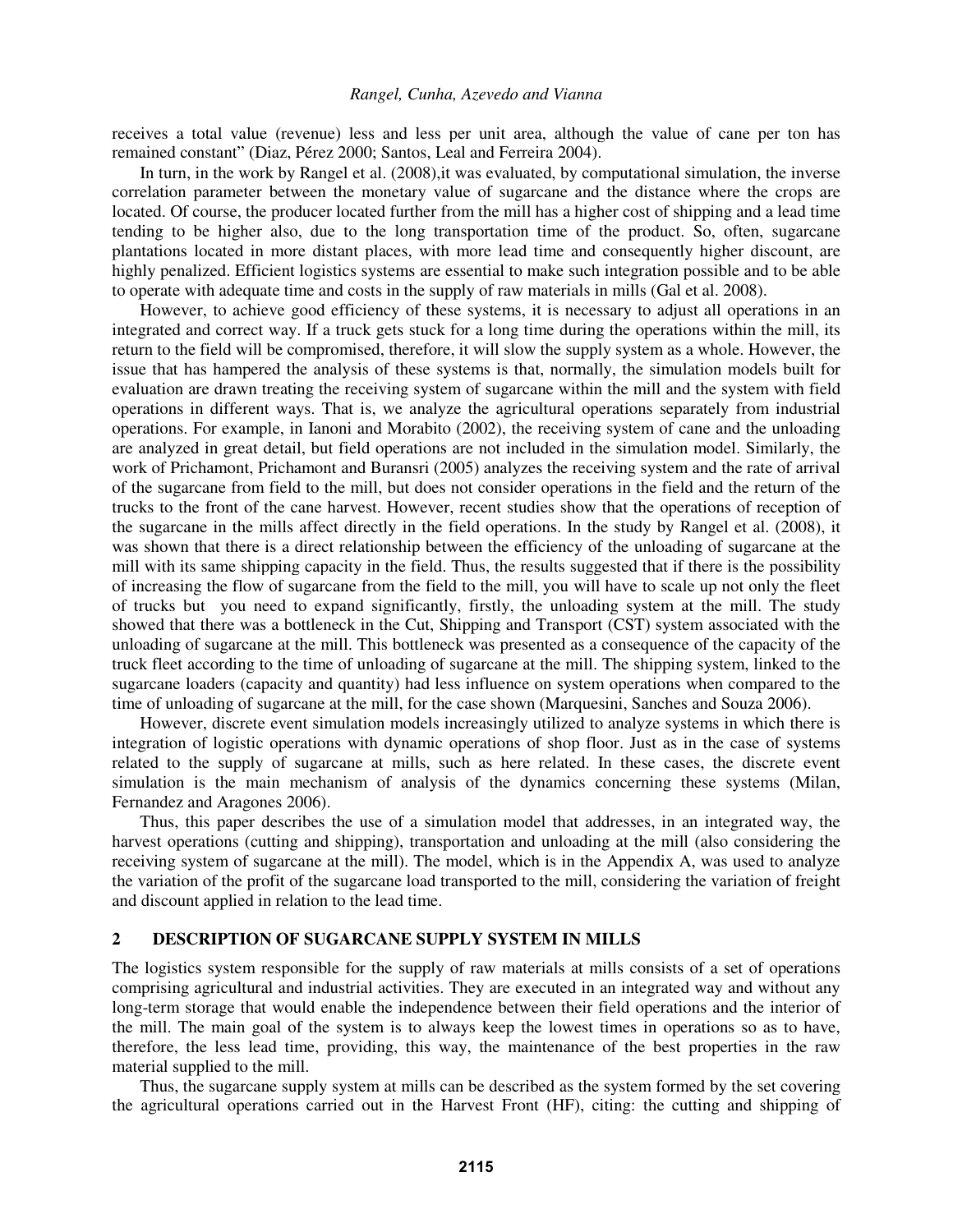sugarcane in trucks, and the industrial operations: the reception, the initial weighing, inspection, unloading, final weighing and return of vehicles for the HF. Figure 1 shows schematically the typical system of supply and reception of sugarcane at mills.



Figure 1: Supply System and Reception of Sugarcane. (Flow sugarcane loaded truck:  $\longrightarrow$ ; flow of sugarcane made by the claw of the temporary stock in the mill courtyard until milling:  $---\rightarrow$ ; and flow empty truck:  $-\cdot$   $\rightarrow$  ).

Cutting sugarcane can be performed in a manual or mechanized form. Often, preceding the manual cutting, burnings are done in the sugarcane fields in order to cause the defoliation of sugarcane and facilitate the cutting operation. When sugarcane suffers the process of burning, this is known as burnt cane. Otherwise, it is known as raw cane.

The shipping, in turn, can also be done in both manual and mechanized form. Thus, there may be the following combinations involving the cutting and shipping in a HF:

- (a) Fully manual, with manual cutting and manual shipping;
- (b) semi mechanized, with manual cutting and mechanical shipping (using cane loaders); and
- (c) fully mechanized, with cutting and shipping being both held by a single machine (using sugarcane harvesters) in a single operation.

Table 1 illustrates the set of existing operations in a HF.

| Kind of HF<br><b>Operations</b> |                                                         |
|---------------------------------|---------------------------------------------------------|
| <b>Manuals</b>                  | Manual Cutting and Manual Shipping                      |
| Semi Mechanized                 | Manual Cutting and Mechanized Shipping (Loader)         |
| Mechanized                      | Mechanized cutting and Mechanized shipping (Harvesters) |

Table 1: Operations in a HF.

 In a manual HF workers cut sugarcane usually burned and then carry it on carts pulled by tractors. The operation is slow and requires a large number of people. A worker cuts between seven and twelve tons of cane a day's work. In a typical HF in the northern region of Rio de Janeiro, there are usually a hundred workers only for cutting cane.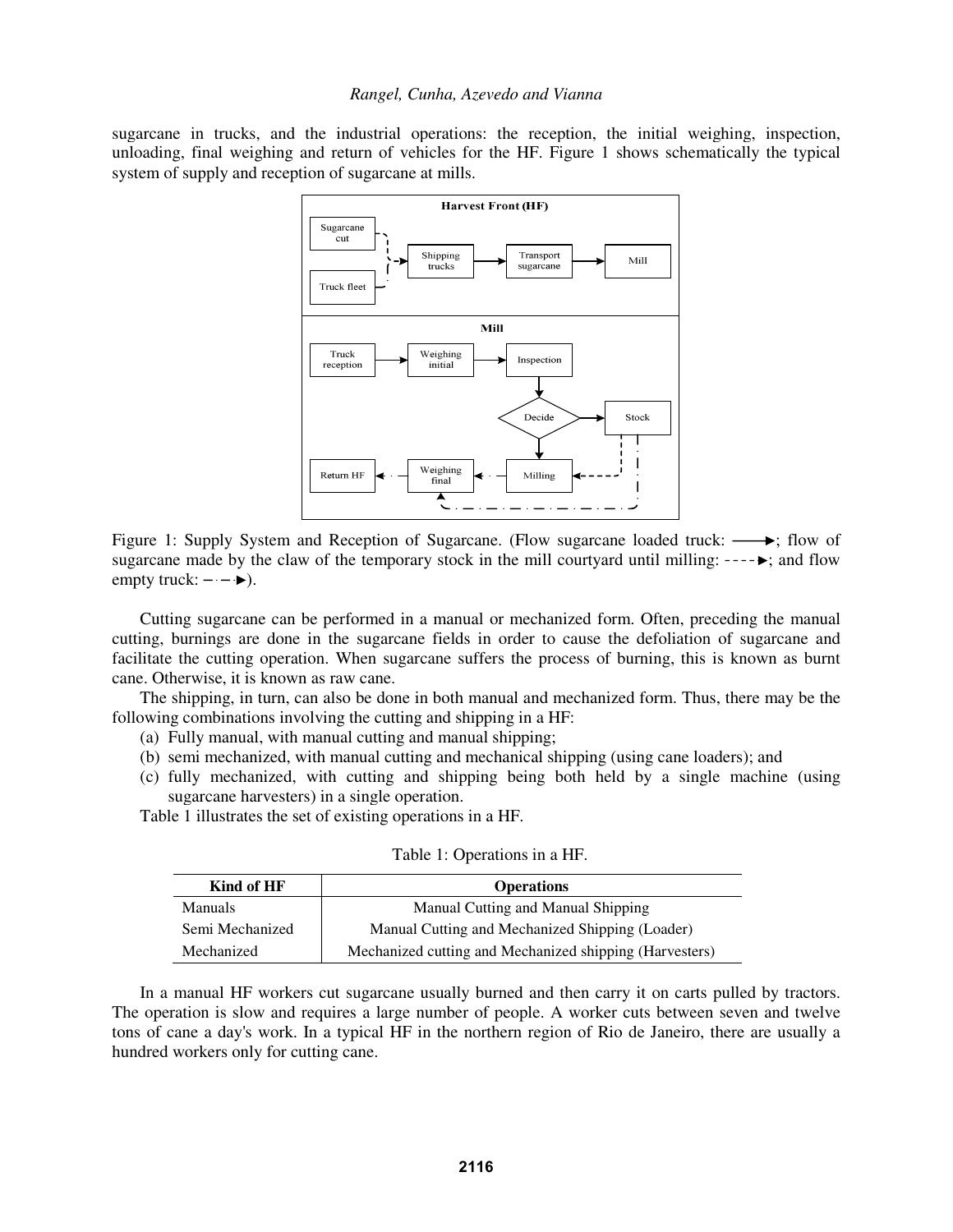In HF semi mechanized, workers cut sugarcane, usually burned, in the same way as in the manual, and let it cut down. After cut then, the loader collects the sugarcane and carries the truck to do the transport. Transportation is done almost entirely by truck.

After shipping, the sugarcane is transported directly to the mill, not facing any kind of intermediate storage in warehouses or silos. It's also a typical feature of this type of agro-industrial activity and it should be performed in the shortest time possible. However, if this supply system is not working well due to problems such as unavailability of trucks, shipping machines, problems in receiving and unloading at the mill or the weather, the lead time can reach more than 96 hours and seriously compromise the product. (Veiga, Veira and Morgado 2006).

After the arrival of the truck to the mill, the first process to be performed is the reception of raw material, where the identification and weighing of sugarcane are performed. In this process, apart from the weight of the product, it is identified whether the load is owned or from suppliers. After identifying and weighing, the truck goes to the sucrose test sector where a sample of sugarcane is collected to detect the sugar content retained. This is, actually, the test of quality of raw material, being proportional, among other factors, to the time sugarcane took in waiting from the initial moment of cutting to this point.

The selection mechanism of the testing quality of sugarcane is usually in accordance with the following criteria: when the product is from a supplier, the test is always carried out. On the other hand, if it is from the mill itself, the test is done by sampling.

According to the quality of sugarcane and the level of buffer stock in the courtyard of the mill, the operator responsible for unloading, decides whether the cane will be directed to the temporary storage within the mill or taken directly to the mills. From there then the truck goes to one of the two points above (stock or milling) and performs the unloading. After unloading, at the storage or milling, the empty truck moves to the final weighing in order to obtain the value of the load of sugarcane that was delivered.

After the final weighing, the truck returns to HF. Normally the truck returns to the same HF source in order to perform new shipping until the end of the cane already cut. Thus, the model can be considered as a closed system.

It is worth being explained further that the supply of sugarcane in the yard of the mill acts as a kind of lung production in order to maintain a constant flow of raw material for the mills. This is necessary because of the not homogeneity of the flow of sugarcane received by the mill and climate issues that may impede traffic on crops and road. That is, there are times when the mill receives cane in an amount able to keep the mills in constant operation and in others flow decreases. From there then, the transfer of the product, which was in stock, is made to the mill. This operation is performed by the Claw at specific demand in order to balance the flow of sugarcane in the productive process.

Another important aspect is on the lines of trucks that can be formed inside the mill according to the procedures for receiving, weighing, inspection and unloading. These lines cause the delay of vehicles during the unloading of sugarcane, since there are several HFs sending sugarcane to the mill at the same time during the harvest. Thus, the process that could hold the truck for a maximum of 30 minutes at the mill can take hours and delay the return of the vehicle to the country, endangering the functioning of the system as a whole.

# **3 DESCRIPTION OF SIMULATION MODEL**

The simulation model of the system proposed here was developed guided by the methodology proposed by Banks et al. (2009), with the following steps: formulation and problem analysis; project planning; formulation of the conceptual model; macro-information and data collection; translation of the model; verification and validation; experimental project; experimentation; interpretation and statistical analysis of the results; comparison and identification of the best solutions; documentation and presentation of results. The model was built considering a period of time pre-set for the start and end of operations, characterizing the model as a terminal system.

The conceptual model of the system was translated into software Arena<sup>®</sup>12 for carrying out computer simulations (Kelton, Sadowski and Sturrock, 2007). The methodological guidance proposed by Sargent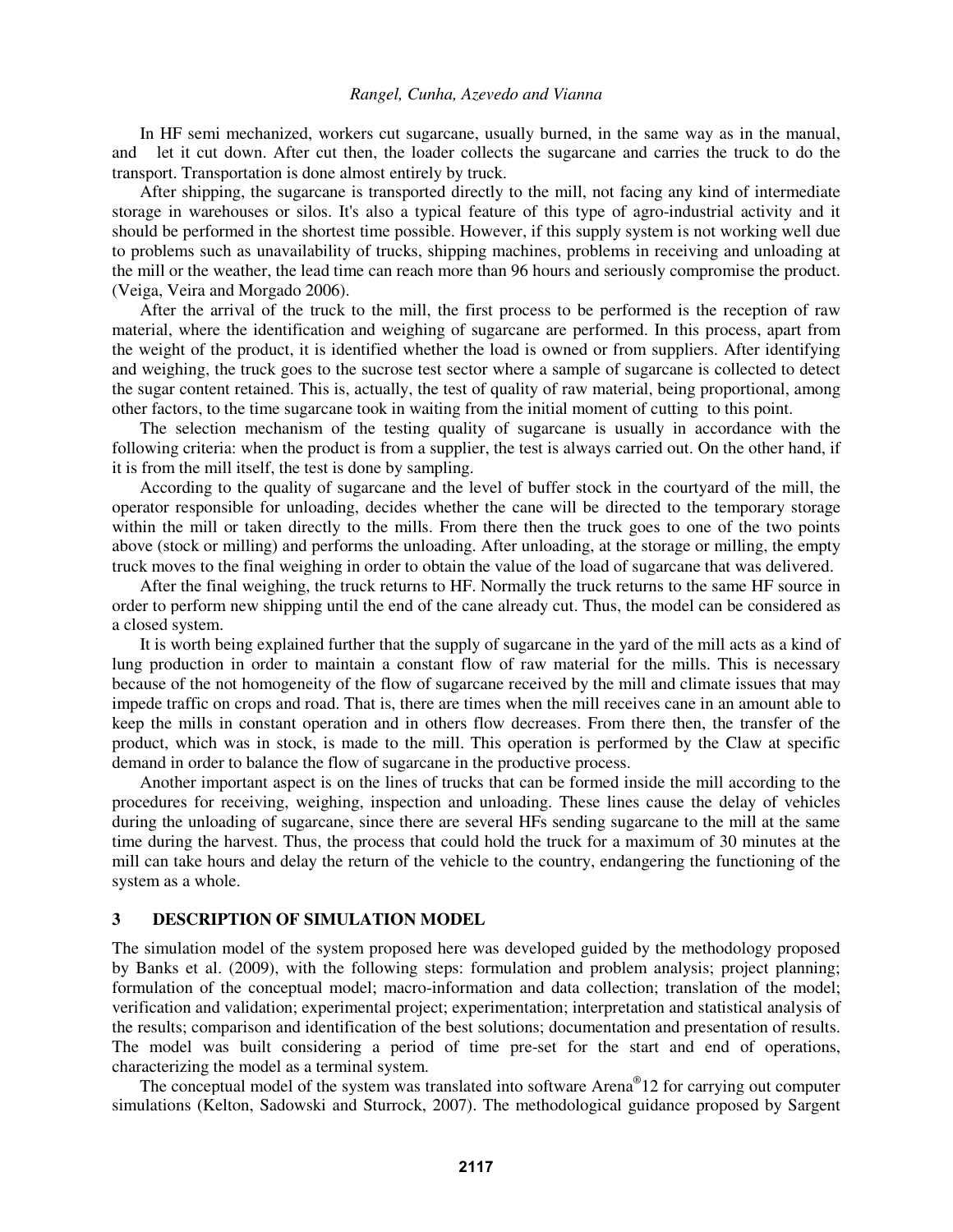(2007) was additionally followed during the verification and validation of the model, highlighting the application of tests of continuity with historical field data for typical days of operation on the values concerning the times of CST, reception and unloading, as well as consultations with experts of the mill. The simulations were initiated only after the model has been completely verified and validated and ensured that the assumptions and simplifications adopted from the real system were properly implemented in the computational model.

 Appendix A shows the conceptual model of the system with information concerning the operating rules and the times of the processes, obtained from data surveys conducted by the COAGRO Mill (Agro industrial Cooperative of Rio de Janeiro State Ltd.) in the years 2007 and 2008. The elements of the IDEF-SIM (Leal, Almeida and Montevechi 2008) were used for the description of the respective system with a semi mechanized (manual cutting of sugarcane and mechanical shipping on the trucks) HF. Normal functions were used with the respective mean times of operations and with the standard deviation of 10%.

Note that there are not many statistical distributions in the model and, thus, it cannot be called a classic stochastic model, either deterministic. However, the set of rules that interacts composing the functioning of the operations of the system results in a complex dynamic model, with many dependent variables, justifying the use of discrete event simulation for its analysis.

We decided to model the system using a semi mechanized HF due to the fact that these are the HFs, with the largest lead times, as demonstrated in Rangel et al. (2008). Note also that the semi mechanized HFs are the higher prevalence in the country yet. Data in Nunes et al. (2007) show that the HFs fully mechanized are found in few regions of the country. Only a few municipalities in the state of São Paulo and Paraná present level of mechanization close to 50%, highlighting the municipality of Ribeirão Preto - SP which has one of the highest levels of mechanization of sugarcane production in the country. The Brazilian general reality still has a low level of mechanization, as in the north region of Rio de Janeiro state, where it reaches a maximum of 6% of mechanization in farming. In these regions, the reality is still precarious and semi mechanized HFs are predominant.

The input parameters of the model (arrivals) were: sugarcane cut by 100 tons per hour (representing the manual cutting of workers) and a fleet of trucks pre-established. The truck fleet has been changed for the different simulated scenarios, while the total amount of sugarcane cut was kept fixed during the simulations, being established from the total of effective hours of 2 days of cutting cane work.

 The fleet of trucks is created in the model of 12 noon on the first day of operation, when the shipping starts. The shipping begins after there is already a quantity of 500 tons of sugarcane cut. Table 2 describes in detail the schedule of operations relating to the processes of cutting and shipping in the model.

| Time            | <b>Activity</b>                                     |
|-----------------|-----------------------------------------------------|
| 7h              | Start of cutting (first day of work)                |
| 12 <sub>h</sub> | Start of shipping with the arrival of trucks        |
| 15 <sub>h</sub> | End of cutting (first day of work $-$ shift of 8h)  |
| 7h              | Restart of cutting (second day of work)             |
| 15h             | End of cutting (second day of work $-$ shift of 8h) |

Table 2: Cutting and shipping schedule of sugarcane on a semi mechanized HF.

The mechanical shipping of sugarcane in 40 tons truck is performed in the model with cane loaders in a constant time of 100 minutes. Shipping starts at 12 noon on the first day and continues uninterrupted until the end of sugarcane cut. The use of trucks with higher capacity (40 tons) was justified by the fact that we opted for the analysis of HFs located farther from the mill, because these are the ones that provide the greatest lead times in the system. In these HFs, it is predominant the use of trucks with higher capacity to provide better transport efficiency.

The amount paid by the mill for each ton of sugarcane was of \$20.00 (twenty US dollars). Then a truck with 40 tons of sugarcane has a load with a total value of \$800.00 (eight hundred US dollars).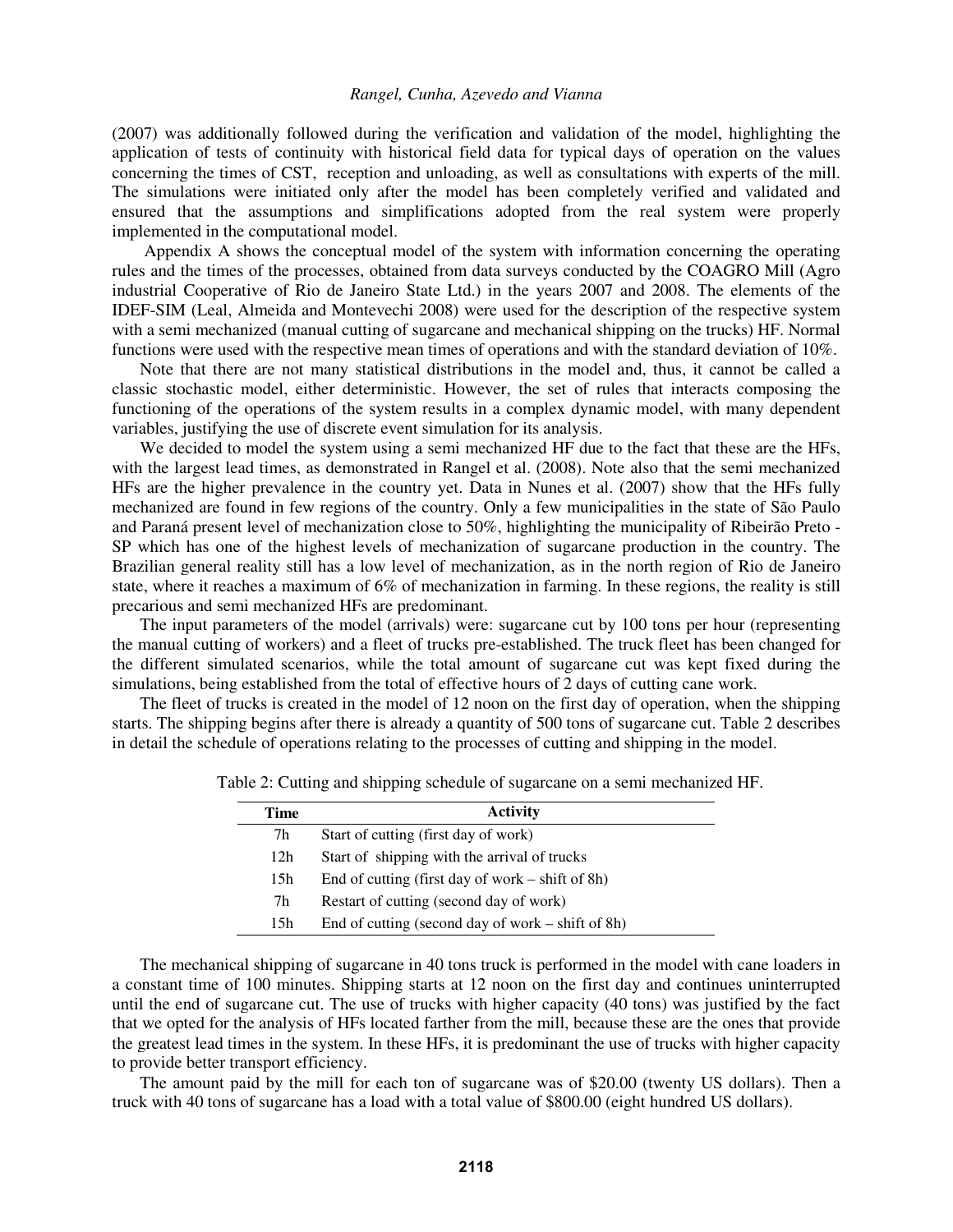Table 3 shows the distribution of freight in accordance with the distances of the suppliers in relation to the mill. Note that the value of freight is increasing according to the increase of the distance, but with non linear coefficients of proportionality due to the gain with the distance.

| Distance (km) | Value (\$)/Ton | Distance (km) | Value (\$)/Ton |
|---------------|----------------|---------------|----------------|
| $01$ to $05$  | 1.25           | 41 to 45      | 3.75           |
| $06$ to $10$  | 1.58           | 46 to 50      | 4.02           |
| 11 to 15      | 2.14           | 51 to 55      | 4.22           |
| 16 to $20$    | 2.47           | 56 to 60      | 4.57           |
| 21 to 25      | 2.73           | 61 to 65      | 4.93           |
| 26 to 30      | 2.96           | 66 to 70      | 5.20           |
| 31 to 35      | 3.27           | 71 to 75      | 5.39           |
| 36 to 40      | 3.50           | 76 to 80      | 5.58           |

Table 3: Freight cost of the sugarcane per distance on the suppliers of the mill in the 2006/2007 harvest.

 Table 4 describes the cost values of cutting and shipping per ton of sugarcane. Of course these costs are fixed in the same region and are independent of the geographical location of a specific HF. Thus, the total value corresponding to the operations of cutting and shipping a truck with 40 tons is \$127.60.

Table 4: Description of sugarcane cutting and shipping costs.

| Description \$/ton |      | Total (on 40 tons) |                          |
|--------------------|------|--------------------|--------------------------|
| Cutting            | 2.28 | \$91.20            |                          |
| <b>Shipping</b>    | 0.91 | \$36.40            | Total Cutting + shipping |
|                    |      |                    | \$127.60                 |

 The factors (variables that can be controlled by the model) were: travel time (on the distance from the HF to the mill), the value of the freight to a truck with 40 tons of sugarcane, the unloading time in the mill and the size of the fleet of trucks with capacity of 40 tons each.

One factor may have different levels in a simulation model. Table 5 describes the relationship of factors and levels that have been assigned in the scenarios simulated with the model. The use of two levels in this work was justified by the simplicity obtained in the experimental project and the possibility to observe the ongoing one-way behavior of variables. A longer time than normal was used to calibrate the value of the unloading operation of vehicles at the mill, as in a real situation there are several HF and not just one, as in the model. Thus, it is explained the level 1 with 30 minutes, being adopted to simulate a situation of normality of the processes of unloading and level 2 with 3 hours to simulate the moments of greatest traffic jam with lines of trucks within the mill.

Table 5: List of factors and levels assigned to the model.

| <b>Factors</b>     | <b>Level 1</b>               | <b>Level 2</b>                |
|--------------------|------------------------------|-------------------------------|
| Time travel        | 1 hour (on $40 \text{ km}$ ) | 2 hours (on $80 \text{ km}$ ) |
| Freight to 40 tons | $$140.00$ (on 40 km)         | $$223.00$ (on 80 km)          |
| Unloading time     | 30 min (normal situation)    | 3 hours (as congested)        |
| Number of trucks   | 3 trucks                     | 6 trucks                      |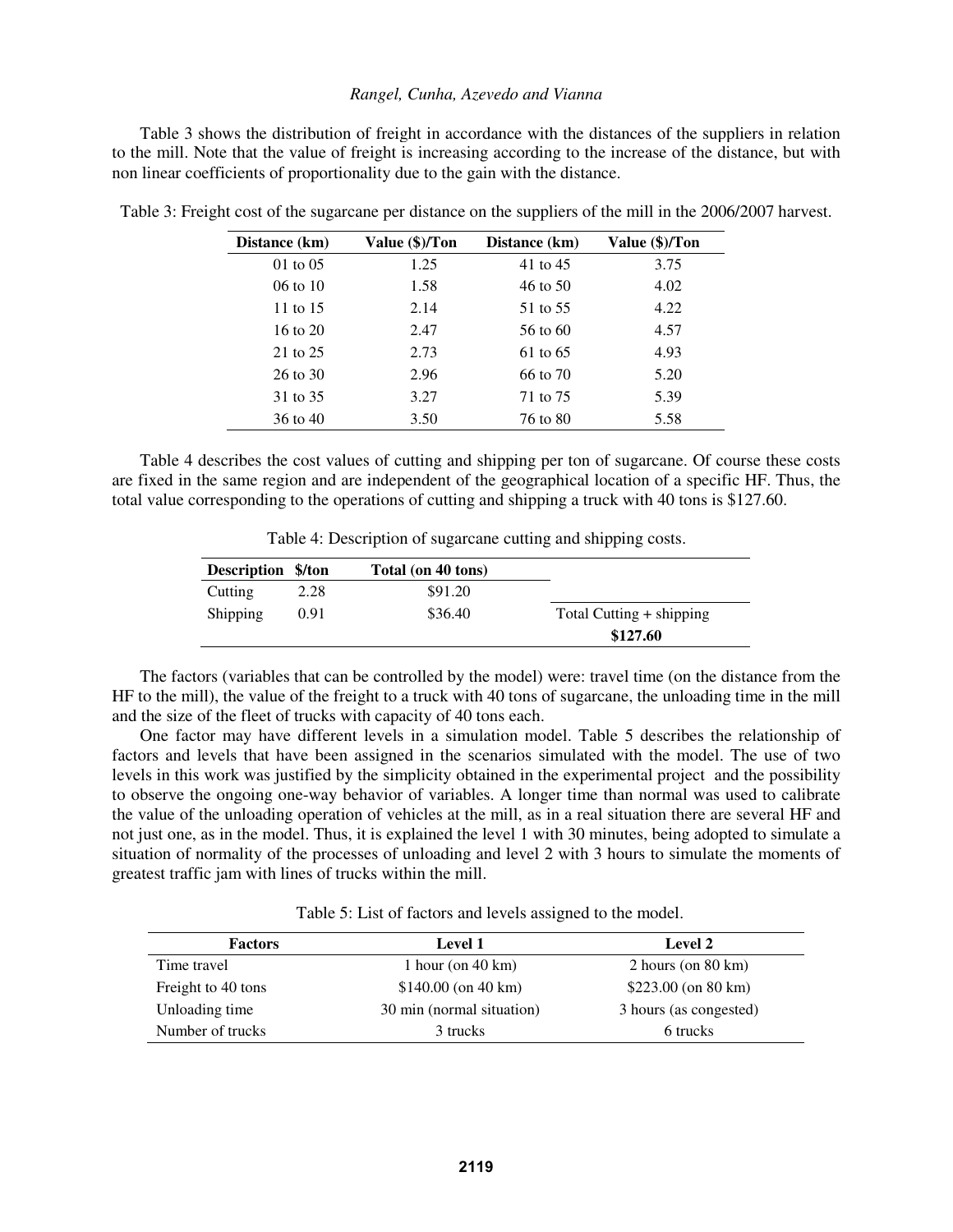Also noteworthy is that Table 5 does not contain values for the extreme situations of the model. All values assigned to the levels of the factors of the model are related to normal operating conditions and represent only positions close to the minimum and maximum of the operational averages.

Table 6 shows the values of the discount to be applied on the value of sugarcane at the time of delivery to the mill in order to penalize the raw materials of poorer quality. According to Silva (1994), the values of the discount were obtained with reference to the time of sampling on the product with 24 hours of lead time. Thus, the model uses 5% of discount for the sugarcane with average lead time of 48 hours, ranging to more and less than 24 hours; and 10% for an average lead time of 96 hours, ranging to more and less than 24 hours. It was not taken into consideration another interval of more than 120 hours, for after this time period, the degradation of sugarcane is very strong. It may happen cases of lead time of more than 120 hours that the depreciation of the product is such that the mill not even permits the unloading of the load truck.

|  | Table 6: Table of discount |  |
|--|----------------------------|--|
|  |                            |  |

| <b>Lead Time</b>              |    | 24 hours to 72 hours 72 hours to 120 hours |
|-------------------------------|----|--------------------------------------------|
| <b>Discount (on 24 hours)</b> | 5% | 10%                                        |

Source: Silva, 1994.

## **4 EXPERIMENTAL PROJECT AND ANALYSIS OF RESULTS**

The experimental strategy used in computer simulations was of the  $2<sup>k</sup>$  Factorial Project. In this strategy, described in detail in Montgomery (2009), one of the two levels of a factor (k) is changed at a time, keeping the others fixed. The idea is to start experiments with a typical configuration (the same used in the validation of the model) for all factors and then the levels of one factor are changed at a time in successive experiments. Table 7 describes the scenarios that were used in computer simulations with 3 factors and two levels each, resulting in a total of eight scenarios (i.e.,  $2<sup>3</sup>$ ).

 The model was prepared to run the time needed to transport the whole cut cane from the HF to the mill, i.e., 1600 tons. Thus, the amount of sugarcane generated by the model in the first two days, as shown in Table 2, was totally delivered to the mill in any of the scenarios simulated.

|                  |              | <b>Factors</b>  |                  |
|------------------|--------------|-----------------|------------------|
| <b>Scenarios</b> | Travel times | Unloading times | Number of trucks |
| 1                | Level 1      | Level 1         | Level 1          |
| 2                | Level 1      | Level 1         | Level 2          |
| 3                | Level 1      | Level 2         | Level 1          |
| $\overline{4}$   | Level 1      | Level 2         | Level 2          |
| 5                | Level 2      | Level 1         | Level 1          |
| 6                | Level 2      | Level 1         | Level 2          |
| 7                | Level 2      | Level 2         | Level 1          |
| 8                | Level 2      | Level 2         | Level 2          |
|                  |              |                 |                  |

Table 7: Description of the Simulated Scenarios.

 Table 8 presents the results obtained from computer simulations. The response variables defined for the experiments with the model were: the amount of sugarcane that arrived at the mill with lead time less than 24 hours and the lead time of the last truck transporting the cane from the HF to the mill (second and third columns of Table 8, respectively). It is noteworthy that the lead time of the last truck is the most critical condition for the variable lead time in the system. Partial Profit, shown in the last column of Table 8, was calculated with the expression (1):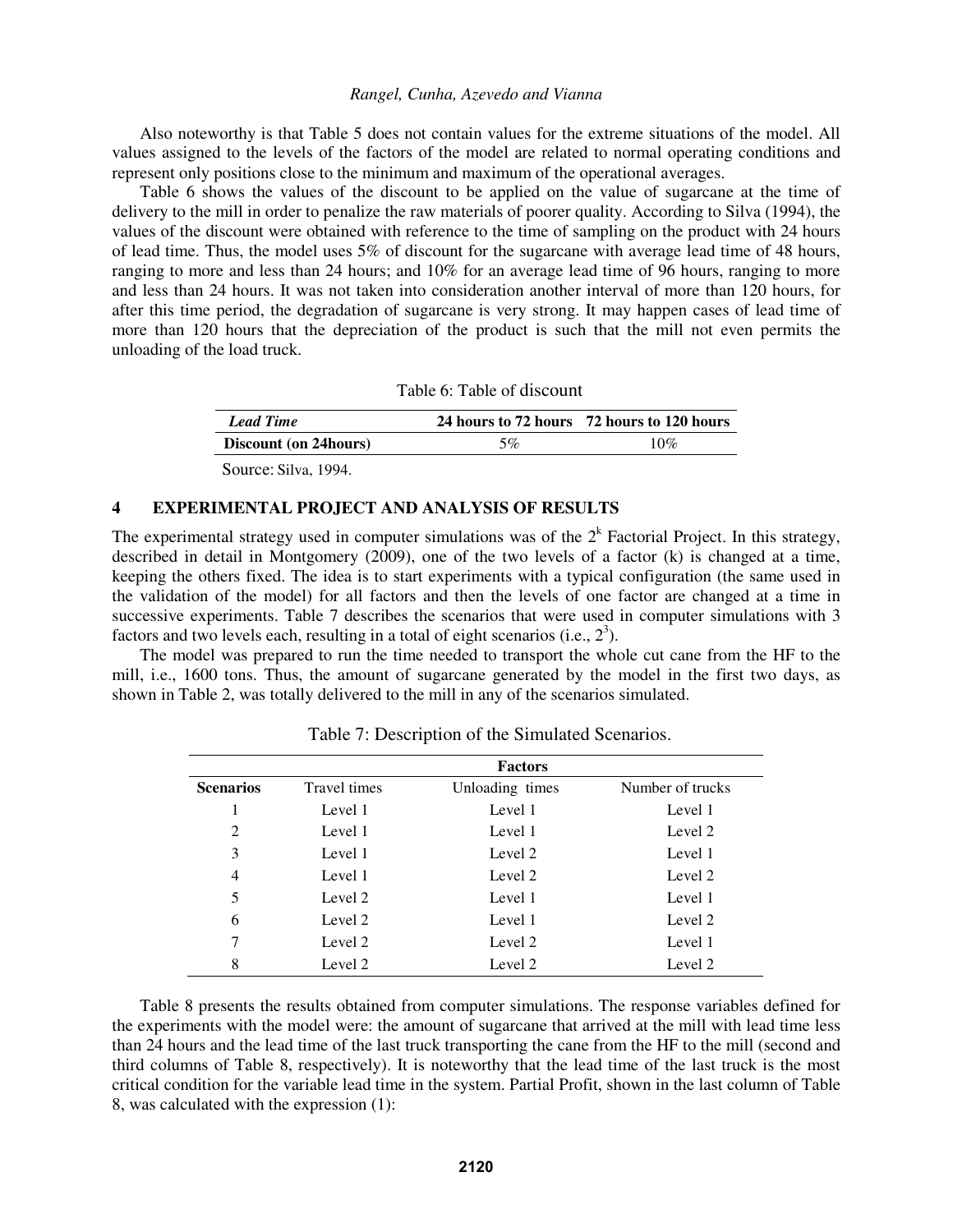| <b>Scenarios</b> | Lead time $<$ 24h<br>Cane (ton) | Lead Time<br>(hours) | Revenue<br>$(\$)$ | Cost<br>Freight $(\$)$ | Cost cutting and<br>shipping | Discount<br>$(\$)$ | Profit <sup>*</sup> |
|------------------|---------------------------------|----------------------|-------------------|------------------------|------------------------------|--------------------|---------------------|
|                  | 520                             | 51                   |                   | 140.00                 |                              | 40.00              | 492.40              |
| $\overline{2}$   | 520                             | 51                   |                   | 140.00                 |                              | 40.00              | 492.40              |
| 3                | 240                             | 112                  |                   | 140.00                 |                              | 80.00              | 452.40              |
| 4                | 240                             | 104                  |                   | 140.00                 |                              | 80.00              | 452.40              |
| 5                | 360                             | 73                   | 800.00            | 223.00                 | 127.60                       | 80.00              | 369.40              |
| 6                | 480                             | 52                   |                   | 223.00                 |                              | 40.00              | 409.40              |
| 7                | 200                             | 113                  |                   | 223.00                 |                              | 80.00              | 369.40              |
| 8                | 200                             | 105                  |                   | 223.00                 |                              | 80.00              | 369.40              |

Table 8: Results.

\* *The profit shown in the table represents only the partial profit obtained in the collection, since there are other costs such as administrative, taxes and maintenance of farming (irrigation, pests cleaning, fertilization, etc.) that are not being taken into consideration in this analysis.*

 If a truck arrives to the mill with lead time less than 24 hours and with the cost of freight on the Level 1 (Table 5), the partial profit obtained from the sugarcane, in this case, reaches \$532.40 (five hundred thirty two dollars and forty cents). This condition is described in expression (2), and represents a situation of normality and desirable for the system:

$$
Profit = 800.00 - (140.00 + 127.60 + 0.00) = 532.40
$$
\n(2)

 Note that Table 8 does not have the condition described in expression (2) above for any scenario. This is because this condition is related to a lead time of less than 24 hours and Table 8 presents only the situations with higher lead times. However, it is worth assessing the situation and comparing with the most critical of the system, shown in stage 7 of the same Table 8. Note that, in this case, we reach a percentage change of 44% to the value to be received by the truck load, comparing the two situations mentioned, as in (3):

Change of the value of the load = 
$$
((532.40 - 369.40) / 369.40) * 100\% = 44\%
$$
 (3)

 Considering the value of the profit shown in Table 8 does not represent the total net value to be obtained under a load of sugarcane, this negative change may jeopardize the transportation of the product to the mill.

 Also note that the size of the fleet of trucks impacts the lead time with increasing travel times. This assessment can be made by comparing scenarios 1 and 2 with the other scenarios. Note that in scenario 1 and 2 there was no change in lead time when it changed the number of trucks, but this has not happened to scenarios 3 to 8. In these scenarios, unlike the first two, a larger number of trucks allowed to reduce the lead time of the system. This analysis shows that the accurate sizing of the fleet of trucks benefits the supply of sugarcane with better properties, thus, improving the revenue with the load.

### **5 CONCLUSIONS**

The simulation model proposed in this paper seamlessly addressed operations carried out by the supply system of sugarcane from the operations in the HF to the unloading within the mill. Thus, the model could properly consider the impact of the freight and of the lead time in the value of the load of sugarcane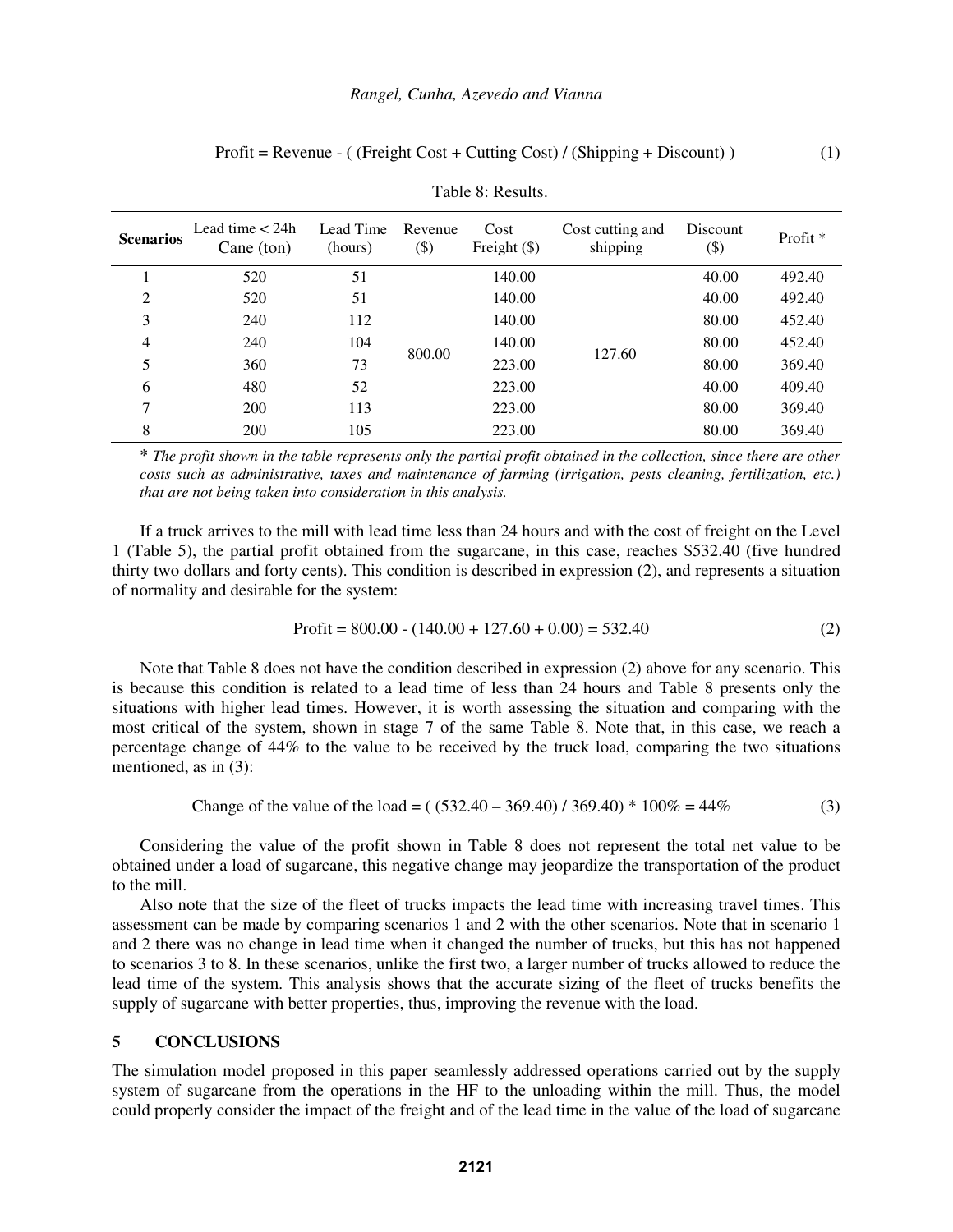supplied to a mill. The analysis allowed quantifying the waiting times of the raw material from harvesting to unloading within the mill and the resulting penalty imposed by the mill (known as discount) for the sugarcane of worst quality, reminding that the quality of sugarcane is inversely proportional to the lead time.

The model included in its preparation, apart from the estimation of lead time and freight (referring to transportation ), the size of the fleet of trucks and the costs of cutting and shipping.

The simulation results also showed, in line with other references cited, that there is a very precise relationship between the size of the truck fleet and the possibility, thereby, of being able to provide better sugarcane for the mills. The results presented in this study showed the relation of change in the quantity of sugarcane supplied according to the lead time of less than 24 hours and the dependence of this variable according to the fleet of trucks. It also showed the variation of discount for different values of lead time that possibly can occur in the system.

## **ACKNOWLEDGMENTS**

The authors would like to thank the National Council for Scientific and Technological Development - CNPq, the Foundation of North Fluminense State - FENORTE and the Foundation for Research Support of Rio de Janeiro - FAPERJ for financial support for this research. They would like to thank also the direction of the COAGRO (Cooperativa Agroindustrial of the State of Rio de Janeiro Ltda.) for providing data and Professor Luiz Eduardo de Campos Crespo (President of FUNDECAM - Development Fund of Campos) for their suggestions.

# **A APPENDIX**

Conceptual model of cutting, shipping, transportation, reception and unloading of sugarcane in mill.

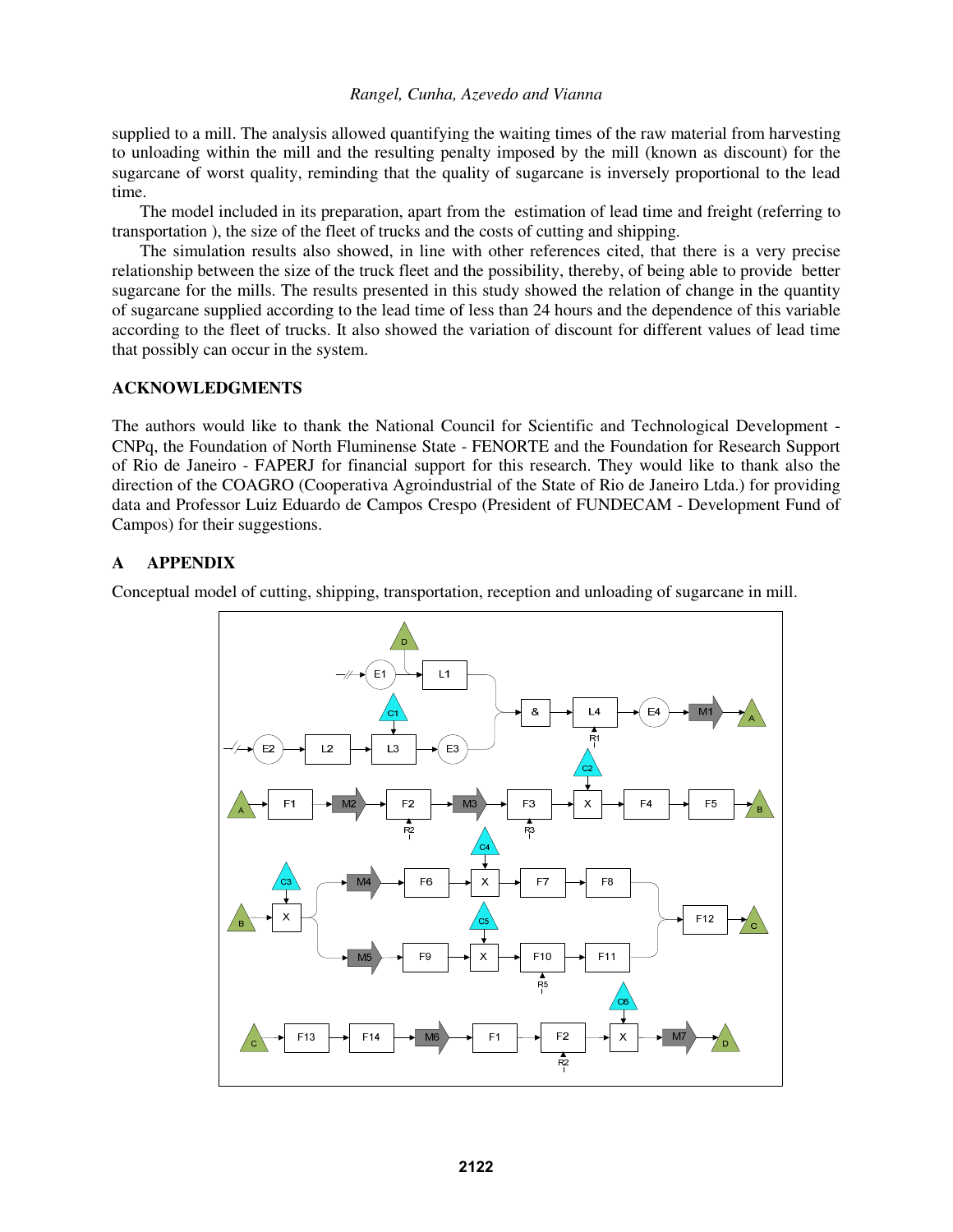|                | <b>Description</b>                 | Parameter                                                         |
|----------------|------------------------------------|-------------------------------------------------------------------|
| $E_1$          | Entity: Truck to HF                | Quantity of 3 or 6 trucks at time $t = 0$ s (depends on scenario) |
| E <sub>2</sub> | Entity: 1 ton of cane              | 100 Tons of cane cut per hour                                     |
| $E_3$          | Entity: grouped cane               | 40 tons of cane grouped for shipping                              |
| $E_4$          | <b>Entity: Truck loaded</b>        | Truck loaded with 40 tons of cane                                 |
| $F_1$          | Location: Input/output of the mill | Not suffer the action (infinite capacity)                         |
| F <sub>2</sub> | Procedure: Weighing the cane       | Normal Function with 3 min - standard deviation of 0.3 min        |
| F <sub>3</sub> | Procedure: sucrose test            | Normal Function with 3 min - standard deviation of 0.3 min        |
| F <sub>4</sub> | Calculation: Lead time HF          | Time between cutting and milling of cane or storage HF            |
| $F_5$          | Registers: Lead time HF            | Transfer data to file                                             |
| $F_6$          | Location: Grinding                 | Not suffer the action (infinite capacity)                         |
| F <sub>7</sub> | Procedure: Unload grinding         | Normal function with 15 min, standard deviation of 1.5 min        |
| $F_8$          | Calculation: Amount in Grinding    | Quantity: Quantity Grinding + Unloaded bulk                       |
| F <sub>9</sub> | <b>Location: Stocks</b>            | Not suffer the action (infinite capacity)                         |
| $F_{10}$       | Procedure: Unload. Stocks          | Normal function with 15 min, standard deviation of 1.5 min        |
| $F_{11}$       | Calculation: Quantity in stock     | Quantity: Quantity Stocks + Unloaded bulk                         |
| $F_{12}$       | Registers: Quantity in stock       | Transfer data to file                                             |
| $F_{13}$       | Registers: Quantity in Grinding    | Transfer data to file                                             |
| $F_{14}$       | <b>Registers: Operating Time</b>   | Transfer data to file: time of system operation                   |
| $L_1$          | Location: HF                       | Not suffer the action (infinite capacity)                         |
| L <sub>2</sub> | Function: Attribute Time-Cane      | Create attribute to start the calculation of Lead Time HF         |
| $L_3$          | <b>Function: Control Truck</b>     | Looks signal for shipping (truck arrival HF)                      |
| $L_4$          | Procedure: Loading cane            | Normal function with 40 min, standard deviation of 4 min          |
| $M_1$          | Drive: HC to mill                  | Function: constant of 60 min                                      |
| $M_2$          | Handling: Entry for weighing.      | Normal Function with 20 s, standard deviation of 1 s              |
| $M_3$          | Handling: weighing for sucrose     | Normal Function with 40 s, standard deviation of 1 s              |
| $M_4$          | Handling: Sucrose for milling.     | Normal Function with 50 s, standard deviation of 2 s              |
| $M_5$          | Handling: Sucrose for stock.       | Normal Function with 45 s, standard deviation of 2 s              |
| $M_6$          | Handling: Unload for output.       | Normal Function with 90 s, standard deviation of 2 s              |
| $M_7$          | Handling: Mill to HF               | Function: constant of 30 min                                      |
| $R_1$          | Means: cane loader                 | 1 loader cane per HF Semi Mechanized                              |
| $R_2$          | Means: Balance                     | 1 balance                                                         |
| $R_3$          | Means: Probe test / sucrose        | 1 probe                                                           |
| $R_4$          | Means: Unloader milling            | 1 Unloader of cane                                                |
| $R_5$          | Means: Unloader stock              | 1 Unloader of cane                                                |
| $C_1$          | Control signal: truck for HF       | Controls arrival of trucks for HF Semi Mechanized                 |
| $C_2$          | Control signal: truck. for HF      | Select the truck for FC                                           |
| $C_3$          | Control signal: stock or milling   | Select unload: stock or milling                                   |
| $C_4$          | Control sign: unloading Grinding   | If the line $F14 \le F15$ turns to $F14$                          |
| $C_5$          | Control signal: unloading stock    | If the line $F18 \le F19$ turns to $F18$                          |
| $C_6$          | Control signal: truck. for HF      | Select the truck for HF                                           |

Description of the elements of the conceptual model.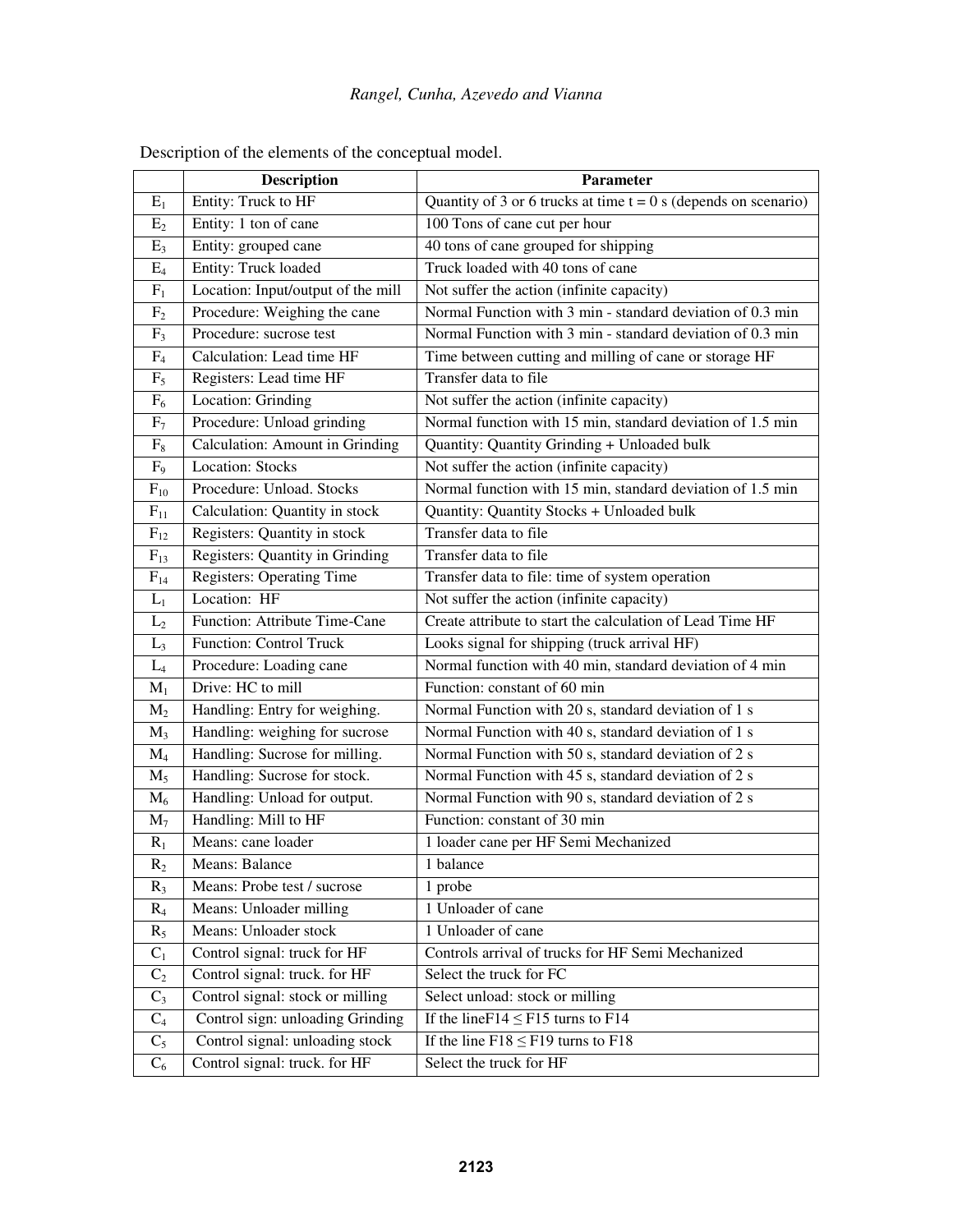## **CLAW**



|                | <b>Description</b>              | <b>Parameter</b>                                                    |
|----------------|---------------------------------|---------------------------------------------------------------------|
| $E_1$          | Entity: Signal                  | 1 signal per minute for activation of the claw                      |
| F1             | <b>Location: Stock</b>          | Not suffer the action (infinite capacity)                           |
| F2             | Calculation: Quantity in stock  | Quantity in Stock: Quantity in stock - 5 tons                       |
| F3             | Location: Grinding              | Not suffer the action (infinite capacity)                           |
| F <sub>4</sub> | Calculation: Amount in Grinding | Quantity in grinding: Quantity in grinding + 5tons                  |
| M1             | Handling: claw                  | $75 \text{ m} / \text{min}$                                         |
| C <sub>1</sub> | Control signal: activation claw | Claw is enabled: Mill level $\leq$ 700 ton and stock level $\neq$ 0 |

### **MILLING**



| <b>Description</b>              | <b>Parameter</b>                                   |
|---------------------------------|----------------------------------------------------|
| Entity: Cane                    | 4 ton / minutes                                    |
| Calculation: Amount in Grinding | Quantity in Milling: Grinding in Quantity - 4 tons |

## **REFERENCES**

- Arjona, E.; Bueno, G. and Salazar, L. 2001. An activity simulation model for the analysis of the harvesting and transportation systems of a sugarcane plantation. *Computers and Electronics in Agriculture,* 32, p. 247-264.
- Banks, J., J. S. Carson, B. L. Nelson, and D. M. Nicol. 2009. *Discrete-event system simulation*. 5rd ed., New Jersey: Prentice-Hall, Inc.
- Diaz, J.A. and Pérez, I.G. 2000. Simulation and optimization of sugar cane transportation in harvest season. *In: Winter Simulation Conference*, Miami, USA. p.1114-1117.
- Gal, P.-Y.Le; Lyne, P.W.L.; Meyer, E. and Soler, L.-G. 2008. Impact of sugarcane supply scheduling on mill sugar production: a South Africa case study. *Agriculture Systems* , p.64-74.
- Higgins, A. 2006. Scheduling of road vehicles in sugarcane transport: a case study at an Australian sugar mill. *European Journal of Operational Research*, p.987-1000.
- Iannoni, A.P. and Morabito, R. 2002. Análise do sistema logístico de recepção de cana-de-açúcar: um estudo de caso utilizando simulação discreta*. Gestão e Produção*, São Carlos, SP, v. 9, n. 2, p.107- 128.